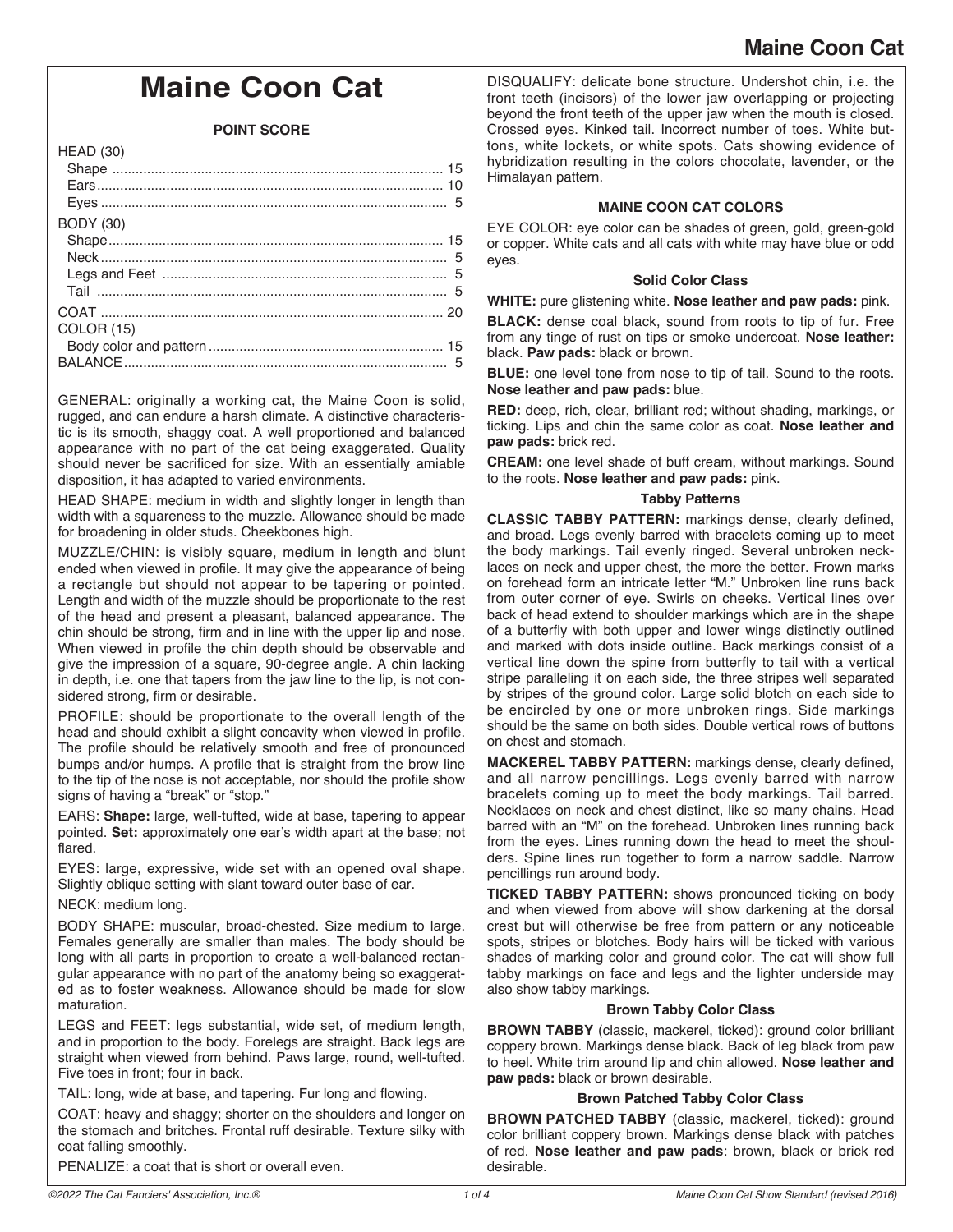#### **Silver Tabby Color Class**

**SILVER TABBY** (classic, mackerel, ticked): ground color pale, clear silver. Markings dense black. White trim around lip and chin allowed. **Nose leather:** brick red desirable. **Paw pads:** black desirable.

#### **Silver Patched Tabby Color Class**

**SILVER PATCHED TABBY** (classic, mackerel, ticked)**:** ground color pale, clear silver. Markings dense black with patches of red and/or cream. White trim around lip and chin allowed. **Nose leather:** brick red desirable. **Paw pads:** black and/or pink desirable.

#### **Red Tabby Color Class**

**RED TABBY** (classic, mackerel, ticked): ground color red. Markings deep, rich red. White trim around lip and chin allowed. **Nose leather and paw pads:** brick red desirable.

#### **All Other Tabby Colors Class**

**BLUE-SILVER TABBY** (classic, mackerel, ticked): ground color pale, clear silver. Markings a deep blue affording a good contrast with ground color. White trim around lip and chin allowed. Nose leather: old rose desirable. Paw pads: rose desirable.

**BLUE-SILVER PATCHED TABBY** (classic, mackerel, ticked): ground color pale, clear silver. Markings a deep blue with patches of cream. Undercoat white. White trim around lip and chin allowed. **Nose leather:** old rose desirable. **Paw pads:** rose and/or pink desirable.

**BLUE TABBY** (classic, mackerel, ticked): ground color pale bluish Ivory. Markings a very deep blue affording a good contrast with ground color. Warm fawn overtones or patina over the whole. White trim around lip and chin allowed. **Nose leather:** old rose desirable. **Paw pads:** rose desirable.

**BLUE PATCHED TABBY** (classic, mackerel, ticked): ground color pale bluish Ivory. Markings a very deep blue with patches of cream. Warm fawn overtones or patina over the whole. White trim around lip and chin allowed. **Nose leather:** old rose desirable. **Paw pads:** rose and/or pink desirable.

**CREAM TABBY** (classic, mackerel, ticked): ground color very pale cream. Markings of buff or cream sufficiently darker than the ground color to afford good contrast but remaining within the dilute range. White trim around lip and chin allowed. **Nose leather and paw pads:** pink desirable.

**CREAM SILVER TABBY** (classic, mackerel, ticked): ground color off-white. Markings cream. Undercoat white. Lips and chin the same shade as the rings around the eyes. **Nose leather and paw pads:** pink desirable.

**CAMEO TABBY** (classic, mackerel, ticked): ground color offwhite. Markings red. White trim around lip and chin allowed. **Nose leather and paw pads:** rose desirable.

# **Brown Tabby & White Color Class (including Vans)**

**BROWN TABBY & WHITE (**classic, mackerel, ticked): color as defined for brown tabby with or without white on the face. Must have white on bib, belly, and all four paws.

#### **Brown Patched Tabby & White Color Class (including Vans)**

**BROWN PATCHED TABBY & WHITE** (classic, mackerel, ticked): ground color coppery brown. Markings dense black but with distribution of white markings as described in brown tabby with white. Color as described for patched tabby (torbie) with or without white on face. Must have white on bib, belly, and all four paws.

#### **Silver Tabby & White Color Class (including Vans)**

**SILVER TABBY & WHITE** (classic, mackerel, ticked): color is defined for the silver tabby with or without white on the face. Must have white on bib, belly, and all four feet.

#### **Silver Patched Tabby & White Color Class (including Vans)**

**SILVER PATCHED TABBY & WHITE** (classic, mackerel, ticked): color as described for silver patched tabby (torbie) with or without white on face. Must have white on bib, belly, and all four feet.

# **Red Tabby & White Color Class (including Vans)**

**RED TABBY & WHITE** (classic, mackerel, ticked): color as defined for the red tabby with or without white on the face. Must have white on bib, belly, and all four feet.

# **All Other Tabby & White Colors Color Class (including Vans)**

**TABBY & WHITE** (classic, mackerel, ticked): color as defined for tabby with or without white on the face. Must have white on bib, belly, and all four paws. Colors accepted are blue, blue-silver, cream, cream-silver, cameo.

**PATCHED TABBY & WHITE** (classic, mackerel, ticked): color as described for patched tabby (torbie) with or without white on face. Must have white on bib, belly, and all four paws. Colors accepted are blue patched or blue-silver patched.

#### **Bi-Color Color Class (including Vans)**

**BLACK & WHITE:** a combination of black and white, with or without white on face. Must have white on bib, belly, and all four paws.

**BLUE & WHITE:** a combination of blue and white, with or without white on face. Must have white on bib, belly, and all four paws.

**RED & WHITE:** a combination of red and white, with or without white on face. Must have white on bib, belly, and all four paws.

**CREAM & WHITE:** a combination of cream and white, with or without white on face. Must have white on bib, belly, and all four paws.

#### **Parti-Color Color Class**

**TORTOISESHELL:** black with patches of red or softly intermingled areas of red on both the body and the extremities. Presence of several shades of red acceptable.

**BLUE-CREAM:** blue with patches of cream or softly intermingled areas of cream on both the body and the extremities.

#### **Parti-Color & White Color Class**

**CALICO** (including vans): white with unbrindled patches of black and red. White predominant on underparts.

**DILUTE CALICO** (including vans): white with unbrindled patches of blue and cream. White predominant on underparts.

**TORTOISESHELL & WHITE:** color as defined for tortoiseshell with or without white on the face. Must have white on bib, belly, and all four paws.

**BLUE-CREAM & WHITE:** color as defined for blue-cream with or without white on the face. Must have white on bib, belly, and all four paws.

#### **Shaded & Smoke Color Class**

**CHINCHILLA SILVER:** undercoat pure white. Coat on back. flanks, head, and tail sufficiently tipped with black to give the characteristic sparkling silver appearance. Legs may be slightly shaded with tipping. Chin, ear tufts, stomach, and chest, pure white. Rims of eyes, lips, and nose outlined with black. **Nose leather:** brick red. **Paw pads:** black.

**SHADED SILVER:** undercoat white with a mantle of black tipping shading down from sides, face, and tail from dark on the ridge to white on the chin, chest, stomach, and under the tail. Legs to be the same tone as the face. The general effect to be much darker than a chinchilla. Rims of eyes, lips, and nose outlined with black. **Nose leather:** brick red. **Paw pads:** black.

**CHINCHILLA BLUE SILVER:** undercoat white. Coat on back, flanks, head, and tail sufficiently tipped with blue to give the characteristic sparkling silver appearance. Legs may be slightly shaded with tipping. Chin, ear tufts, stomach, and chest, pure white. Rims of eyes, lips, and nose outlined with blue. **Nose leather and paw pads:** rose desirable.

**SHADED BLUE SILVER:** undercoat white with a mantle of blue tipping shading down from sides, face, and tail from dark on the ridge to white on the chin, chest, stomach, and under the tail. Legs to be the same tone as the face. The general effect to be much darker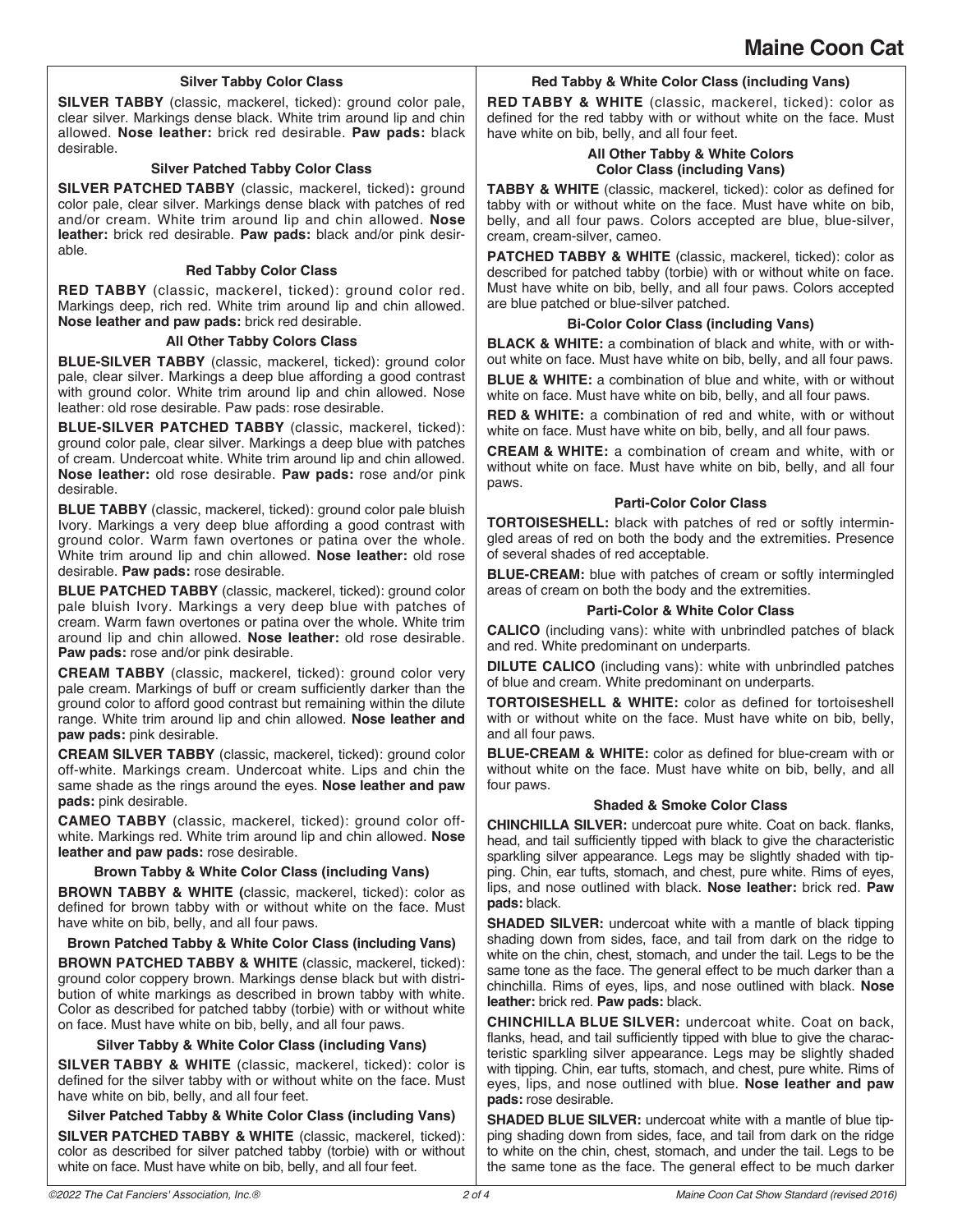# **Maine Coon Cat**

than a blue chinchilla. Rims of eyes, lips, and nose outlined with blue. **Nose leather and paw pads:** rose desirable.

**SHELL CAMEO** (red chinchilla): undercoat white, the coat on the back, flanks, head, and tail to be sufficiently tipped with red to give the characteristic sparkling appearance. Face and legs may be very slightly shaded with tipping. Chin, ear tufts, stomach, and chest white. **Nose leather, rims of eyes and paw pads:** rose.

**SHADED CAMEO** (red shaded): undercoat white with a mantle of red tipping shading down the sides, face, and tail. Face and legs may be a deeper shading than the rest of the body. Chin, ear furnishings, stomach and chest (ruff) to be white. The general effect to be much redder than the shell cameo. **Nose leather, rims of eyes and paw pads:** rose.

**SHELL CREAM** (cream chinchilla)**:** undercoat white, the coat on the back, flanks, head and tail to be lightly tipped with cream. Face and legs may be very slightly shaded with tipping. Chin, ear furnishings, stomach and chest (ruff) to be white. **Nose leather, rims of eyes and paw pads:** rose.

**SHADED CREAM:** undercoat white with a mantle of cream shading down the sides, face and tail, face and legs may be a deeper shading than the rest of the body. Chin, ear furnishings, stomach and chest (ruff) to be white. **Nose leather, rims of eyes and paw pads:** rose.

**SHELL TORTOISESHELL:** undercoat white. The coat on the back, flanks and tail to be lightly tipped with black and shades of red. Face and legs may be lightly shaded with tipping. Chin, ear furnishings, stomach and chest (ruff) may be white to very lightly tipped with shading. **Nose leather, rims of eyes and paw pads:**  rose to black, may also be patched.

**SHADED TORTOISESHELL:** undercoat white. Mantle of black and red shading down the sides, face and tail. Face and legs may be a deeper shading than the rest of the body. Chin, ear furnishings, stomach and chest (ruff) may be white to lightly tipped. The general effect is to be much darker than the shell tortoiseshell. **Nose leather, rims of eyes and paw pads:** rose to black, may also be patched.

**SHELL BLUE-CREAM:** undercoat white. The coat on the back, flanks and tail to be lightly tipped with blue and shades of cream. Face and legs may be lightly shaded with tipping. Chin, ear furnishings, stomach and chest (ruff) may be white to very lightly tipped with shading. **Nose leather, rims of eyes and paw pads:** rose to blue, may also be patched.

**SHADED BLUE-CREAM:** undercoat white. Mantle of blue and cream shading down the sides, face and tail. Face and legs may be a deeper shading than the rest of the body. Chin, ear furnishings, stomach and chest (ruff) may be white to lightly tipped. The general effect is to be much darker than the shell blue-cream. **Nose leather, rims of eyes and paw pads:** rose to blue, may also be patched.

**BLACK SMOKE: w**hite undercoat, deeply tipped with black. Cat in repose appears black. In motion the white undercoat is clearly apparent. Points and mask black with narrow band of white at base of hairs next to skin which may be seen only when fur is parted. Light silver frill and ear tufts. **Nose leather and paw pads:** black.

**BLUE SMOKE:** white undercoat, deeply tipped with blue. Cat in repose appears blue. In motion the white undercoat is clearly apparent. Points and mask blue with narrow band of white hairs next to skin which may be seen only when fur is parted. White frill and ear tufts. **Nose leather and paw pads:** blue.

**CAMEO SMOKE** (red smoke): white undercoat, deeply tipped with red. Cat in repose appears red. In motion the white undercoat is clearly apparent. Points and mask red with narrow band of white at base of hairs next to skin which may be seen only when fur is parted. **Nose leather, rims of eyes and paw pads:** rose.

**CREAM SMOKE:** undercoat white, deeply tipped with cream. Cat in respose appears cream. In motion the white undercoat is clearly apparent. Points and mask cream with narrow band of white at base of hairs next to skin which may be seen only when fur is parted. **Nose leather, rims of eyes and paw pads:** pink desirable.

**TORTIE SMOKE:** white undercoat, deeply tipped with black with patches of red or softly intermingled areas of red on both the body and the extremities. The presence of several shades of red is acceptable. Cat in repose appears tortoiseshell. In motion the white undercoat is clearly apparent. Face and ears tortoiseshell pattern with narrow band of white at the base of the hairs next to the skin that may be seen only when fur is parted. White ruff and ear tufts. Blaze of red or cream on face is desirable.

**BLUE-CREAM SMOKE:** white undercoat, deeply tipped with blue, with clearly defined patches of cream as in the pattern of the bluecream. Cat in repose appears blue-cream. In motion, the white undercoat is clearly apparent. Face and ears blue-cream pattern with narrow band of white at the base of the hairs next to the skin which may be seen only when the fur is parted. White ruff and ear tufts. Blaze of cream on face is desirable.

**Shaded/Smoke & White Color Class (including Vans)**  Note: any tortie & white colors or blue-cream & white colors will not have the van pattern

**CHINCHILLA SILVER & WHITE:** color as defined for chinchilla silver with or without white on the face. Must have white on bib, belly, and all four paws.

**SHADED SILVER & WHITE:** color as defined for shaded silver with or without white on the face. Must have white on bib, belly, and all four paws.

**CHINCHILLA BLUE SILVER & WHITE:** color as defined for chinchilla blue silver with or without white on the face. Must have white on bib, belly, and all four paws.

**SHADED BLUE SILVER & WHITE:** color as defined for shaded blue silver with or without white on the face. Must have white on bib, belly, and all four paws.

**SHELL CAMEO** (red chinchilla) **& WHITE**: color as defined for shell cameo with or without white on the face. Must have white on bib, belly, and all four paws.

**SHADED CAMEO** (red shaded) **& WHITE:** color as defined for shaded cameo with or without white on the face. Must have white on bib, belly, and all four paws.

**SHELL CREAM** (cream chinchilla) **& WHITE:** color as defined for shell cream with or without white on the face. Must have white on bib, belly, and all four paws.

**SHADED CREAM & WHITE:** color as defined for shaded cream with or without white on the face. Must have white on bib, belly, and all four paws.

**SHELL TORTOISESHELL & WHITE:** color as defined for shell tortoiseshell with or without white on the face. Must have white on bib, belly, and all four paws.

**SHADED TORTOISESHELL & WHITE:** color as defined for shaded tortoiseshell with or without white on the face. Must have white on bib, belly, and all four paws.

**SHELL CALICO:** white with unbrindled patches of black and shades of red. The coat on the back, flanks and tail to be lightly tipped with black and shades of red. Face and legs may be lightly shaded with tipping. Chin, ear furnishings, stomach and chest (ruff) may be white to very lightly tipped with shading. White predominate on the underparts of the cat.

**SHADED CALICO:** white with unbrindled patches of black and shades of red. Mantle of black and red shading down the sides, face and tail. Face and legs may be a deeper shading than the rest of the body. Chin, ear furnishings, stomach and chest (ruff) may be white to lightly tipped. The general effect is to be much darker than the shell calico. White predominate on the underparts of the cat.

**SHELL BLUE-CREAM & WHITE:** color as defined for shell bluecream with or without white on the face. Must have white on bib, belly, and all four paws.